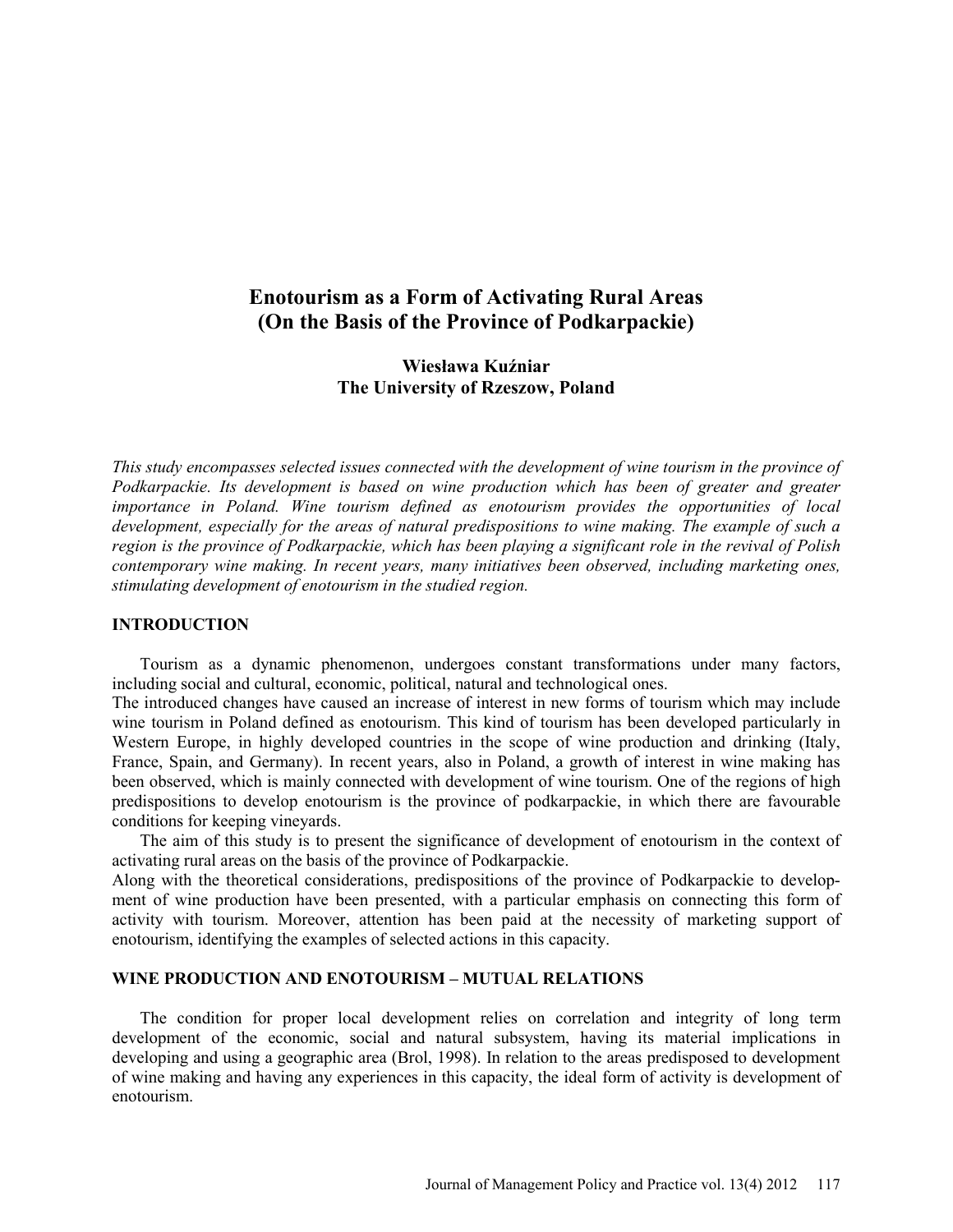Referring to the statement that the condition for tourism existence relies on differentiation of space (areas), C.M. Hall and co-authors (2002) emphasises that wine is presently one of the products that have names based on geographical names of their origin. As a result, there are strong connections between the location of areas for viticulture and wine production (wine regions) and development of tourism on them, which exerts an influence not only on the development of local economy but also on sustaining residents' awareness of the geographical and cultural autonomy of a given location (by aiming at preserving a specific cultural landscape, preservation of the tradition connected with cultivating, production, trade and consumption of wine etc.).

The aforementioned authors identified three stages of development of wine tourism in the context of its influence on regional development. The first phase relies on the fact that owners of particular vineyards, producers of wine and owners of wineries lack cooperation and each of them separately performs actions relying on gaining customers etc. In the second phase, it may be claimed that these are actions aimed at performing a coordinated promotion policy. However, the final stage is characterised by developed cooperation in the scope of wining customers and their servicing.

The significance that is attached to wine tourism in particular regions of viticulture may prove the fact that in Alsace around 23% of wines offered by producers are purchased by tourists and in Burgundy the share of wines purchased by tourists amounts to 12% (Cambourne, Macionis, 2002). It shall be emphasised that apart from wines, tourists also purchase other products and they take advantage of many accompanying services.

Apart from economic significance, wine tourism has also great cultural importance. From the viewpoint of regions and other locations in which grapevines is cultivated, interest of tourists in wine and wine making allows for preservation of tradition and its habits. Tourism also forces care for tidiness and proper rural development, favouring the maintenance of durability of cultural landscape. In order to make the tourists' stay more attractive, interesting events are organised, pertaining to local traditions, customs and old recipes. It is mainly connected with the period of grapevine harvesting, production of wine or its tasting.

#### **SELECTED DETERMINANTS STIMULATING DEVELOPMENT OF ENOTOURISM IN THE PROVINCE OF PODKARPACKIE**

The province of Podkarpackie is one of the most important regions for wine making in Poland as well as it has played a crucial role in revival of contemporary Polish winery. It is a typical piedmont area; there are gentle slopes, clay soil, hot summers, sunny autumns and snowy winters, which constitute favourable conditions for viticulture.

Among vineyards of Podkarpackie, small plantations with the area of several or even several dozens of areas are dominant, whereas there is a lack of multihectare vineyards. The overall area of vineyards in the province of Podkarpackie amounts to more than 30 hectare and encompasses several average and more than hundred small and very small vineyards.

An important stage in development of wine production was the year 2004, in which the three year pilot project was commenced, known as Vineyards of Podkarpackie. This was the first initiative supporting development of wine making in contemporary Poland. Within the framework of the project more than 150 people participated in professional trainings in the scope of viticulture, wine production and winery economics. Part of them took a chance to visit small wine households in Hungary, Austria and Germany. There was also established the Winery Association of Podkarpacie Region in 2006 and now it brings together the majority of vineyards in the region.

The development of wine production in the region of Podkarpacie is closely connected with development of wine tourism. As a result, an initiative has been undertaken in order to establish the Wine Route of Podkarpackie aimed at promoting wine tourism and vastly understood wine making in the province of Podkarpackie. It is also an interesting form of promotion for the entire region of Podkarpacie, which strengthens its competitiveness in comparison to other regions of Poland. At present, the Wine Route of Podkarpackie has around 40 vineyards, in the future it is planned to enrich it by additional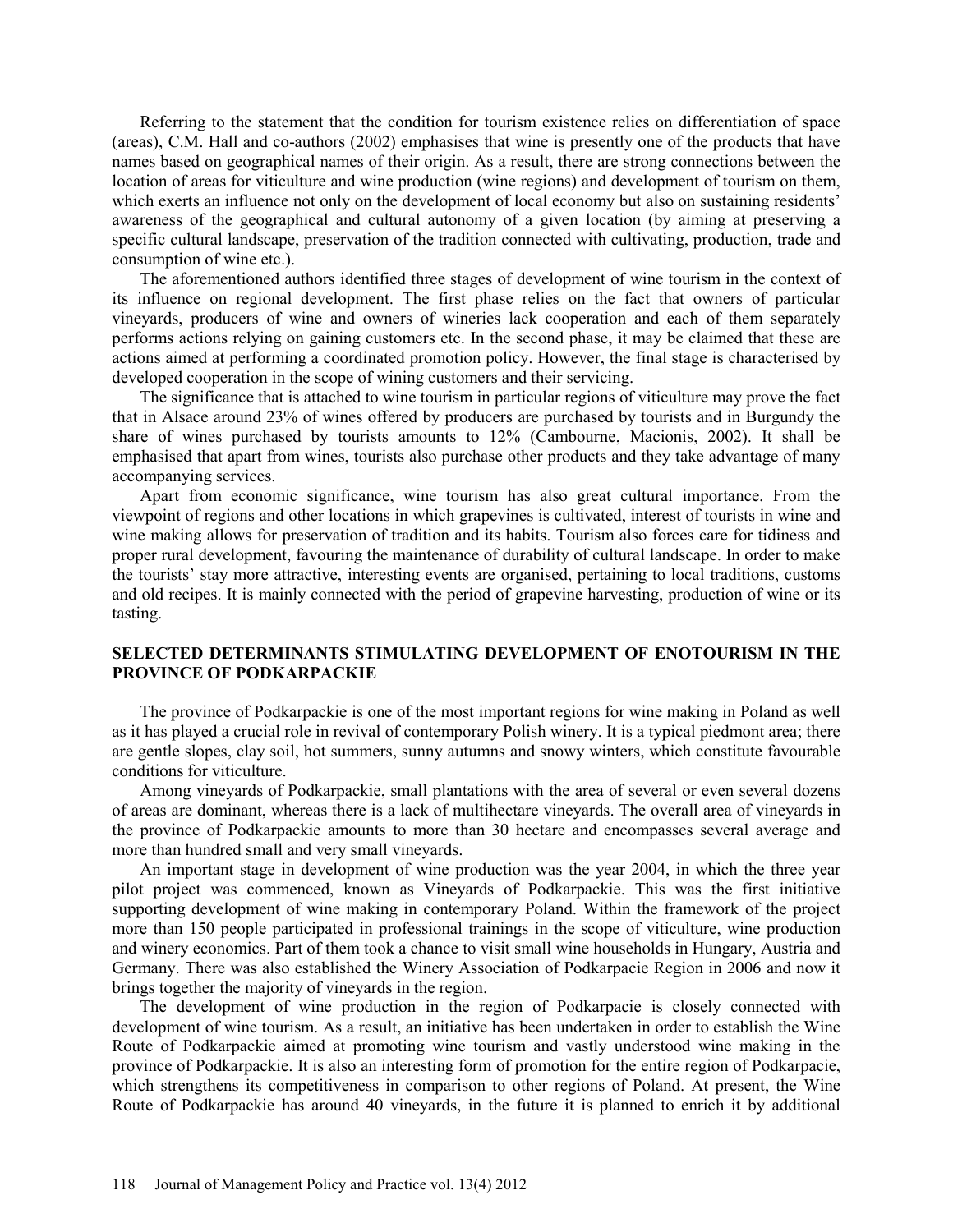touristic attractions and infrastructure. The indispensible condition for its success are professional promotion actions which mainly rely on simple forms of advertising (e.g. colourful folders) and Public Relations (e.g. organising events). A professional website also plays essential its role in this capacity. In future, it is planned to place offers of enotourist households (with the possibility of booking rooms) or a possibility of holding tastings or vineyard sightseeing. A separate section of the website would be an eshop with wines from the region of Podkarpacie. The important form of gaining marketing information may constitute a forum thanks to which it is possible to exchange opinions, sharing experiences or ask questions. In the nearest future, it is planned to use billboarding or informative tables with the map of the Wine Route of Podkarpackie which will be placed at the entry routes to communes or towns in which vineyards are located. It is very important to visualise the promotion information along with exposing its logo (Wine Route of Podkarpackie, 2011).

Within several years, two models of wine tourism have been established, that is the European model which is clearly connected with culture tourism as well as American and Australian model, which is more connected with entertainment and trade. The common element for both wine tourism models relies on active relaxation and tourists' desire to maintain contact with nature (Kowalczyk, 2003). Similar expectations also refer to the persons visiting the region of Podkarpacie. Wine gourmets benefiting from wine tourism relies on the persons interested not only in tasting but also cultural wealth or regional cuisine. Consequently, their expectations in the scope of enotourist offers encompass willingness to gain information on a given wine, its history, producer or history of the region. The condition for satisfaction of tourists shall be subject to creating a complex marketing product whose significant elements are based on exceptional atmosphere of places and regions in which wine is made, accessibility to tourist infrastructure of proper quality, ability to take advantage of original cuisine or a range of additional services of a cultural and entertaining character allowing for nicely spending time with family and friends. Enotourism is connected with development of many accompanying services that create new workplaces, which contributes to local revival of a given entity.

#### **SUMMARY**

Podkarpacie is a typical mountainous region, with favourable climate conditions, having a rich tradition in viticulture. Consequently, the studied province is a magnificent area for wine making. Concurrently, thanks to natural and landscape values such as rich cultural heritage, the region of Podkarpacie has natural predispositions to development of tourism. In recent years, tendencies of combining these two functions have been observed, meaning development of wine tourism that constitutes one of activating form of selected communes in the province of podkarpackie.

In the light of shaping partnership relations that integrate actions of many local entities, a vital role is played by creating the conception of the wine route. It is especially useful in development of local regions which apart from natural predispositions to viticulture and wine production experience, similarly as the province of podkarpackie, social and economic difficulties. Wine tourism may constitute an alternative source of incomes not only for producers but also for the persons providing tourist services in its vast capacity.

Forms of local initiatives in the scope of development in enotourism allow for statement that in the next few years in the region of Podkarpacie, the number of vineyards will be increasing especially those which are worth visiting and which have a kind of image within Poland. In order to stimulate further development of actions in the scope of enotourism, it is indispensible to provide marketing support of tourist products especially by various promoting actions, in particular, advertising and PR. A significant role in promoting wine tourism of the studied region is played by the "Wine Route of Podkarpackie" which is aimed at moulding the tourist image of Podkarpacie in which a significant role may be played by dynamically developing enotourism.